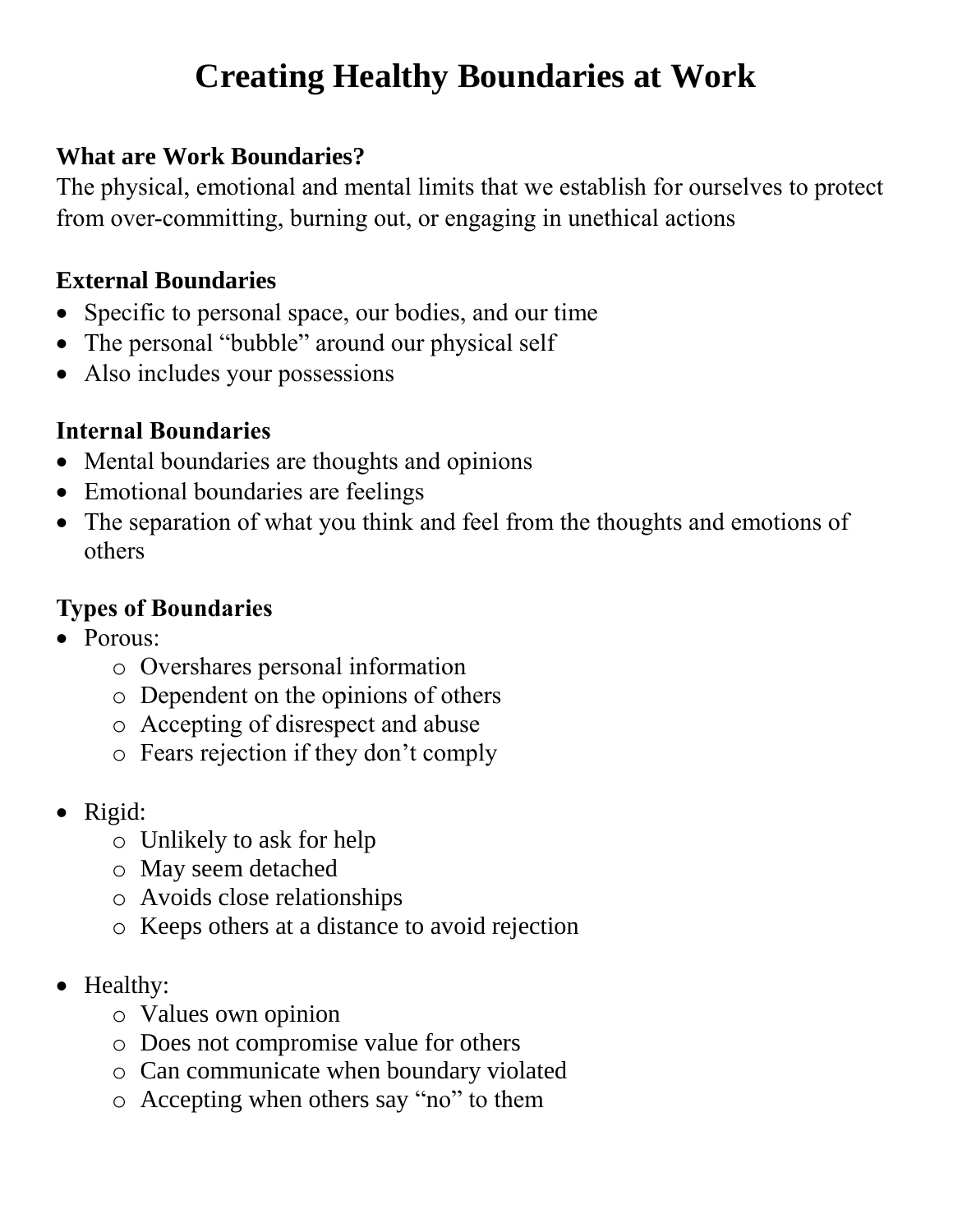#### **Boundaries at Work**

- Policies disrespectful or unacceptable behaviour
- Job duties and responsibilities
- Interpersonal
- Personal

## **Benefits of Work Boundaries**

- Increase your confidence
- Creates relationships based on mutual respect
- Work/Life Balance
- Efficient Time Management
- Supports work routines and structures

# **Establishing Work Boundaries**

- Assess and prioritize your personal boundaries
- Create clear structures Use technology to help
- Keep your relationships professional
- Expect boundary breaches

# **Preparing for Boundary Pushback**

- Don't over-justify
- When you make an exception, restate your boundary
- It's not personal to you
- **•** Offer alternatives

# **Working at Home Boundaries**

- A dedicated space for work
- Set specific work hours
- Communicate needs to others in the household

 $\overline{\phantom{a}}$  , and the contract of the contract of the contract of the contract of the contract of the contract of the contract of the contract of the contract of the contract of the contract of the contract of the contrac  $\overline{\phantom{a}}$  , and the contract of the contract of the contract of the contract of the contract of the contract of the contract of the contract of the contract of the contract of the contract of the contract of the contrac  $\overline{\phantom{a}}$  , and the contract of the contract of the contract of the contract of the contract of the contract of the contract of the contract of the contract of the contract of the contract of the contract of the contrac

- Make a routine for starting and ending work
- Take lunch and regular breaks

Notes: